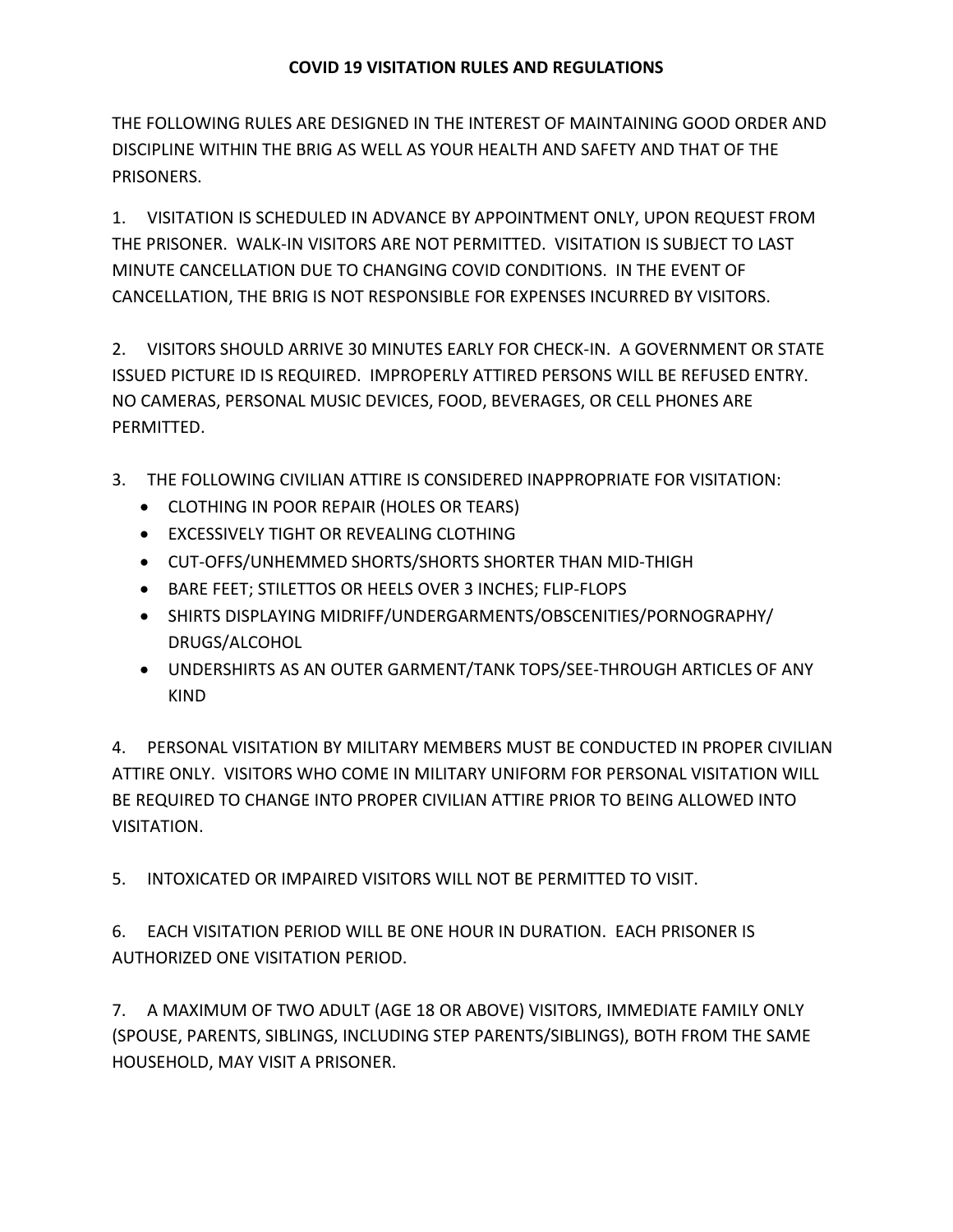## **COVID 19 VISITATION RULES AND REGULATIONS**

8. PRISONERS MAY ELECT NOT TO RECEIVE PERSONAL VISITORS.

9. UPON ARRIVAL, ALL APPROVED VISITORS MUST ANSWER THE COVID 19 SCREENING AND HAVE THEIR TEMPERATURE CHECKED. REFUSAL TO DO SO WILL RESULT IN DENIAL OF VISITATION. THE BRIG RESERVES THE RIGHT TO DENY VISITATION BASED ON THE RESULTS OF THE SCREENING/ TEMPERATURE CHECK, OR TO ANYONE EXHIBITING SYMPTOMS OF ILLNESS.

10. ALL VISITORS AND PRISONERS WILL WEAR PROPER FACE COVERINGS AT ALL TIMES. FACE COVERINGS MUST BE TWO OR MORE LAYERS OF MATERIAL, MUST COVER THE NOSE AND MOUTH, BE SECURE UNDER THE CHIN, AND FIT SNUGLY AGAINST THE SIDES OF THE FACE. GATORS AND BANDANAS ARE PROHIBITED. FACE COVERINGS CANNOT DEPICT DEGRADING, HOSTILE, OR OFFENSIVE PICTURES, WRITINGS, OR SAYINGS. TO AVOID PROBLEMS ON THE DAY OF VISITATION, IT IS RECOMMENDED THAT VISITORS WEAR PLAIN MASKS.



11. VISITORS WILL SHOW PICTURE IDENTIFICATION, READ AND ACKNOWLEDGE THESE REGULATIONS, AND SIGN THE VISITORS LOG BEFORE VISITATION WILL BE GRANTED.

12. LOCKERS ARE PROVIDED AT NO COST FOR VISITORS TO PLACE HANDBAGS, DIAPER BAGS, COATS, PACKAGES, ETC. LARGE OBJECTS SUCH AS BABY STROLLERS OR CAR SEATS MUST BE SECURED IN YOUR VEHICLE.

13. ALL VISITORS AND PRISONERS WILL WASH/SANITIZE HANDS PRIOR TO AND AFTER VISITATION.

14. THERE WILL BE NO PHYSICAL CONTACT BETWEEN PRISONERS AND VISITORS.

15. SOCIAL DISTANCING OF SIX FEET WILL BE ADHERED TO AT ALL TIMES. CHAIRS HAVE BEEN PLACED TO MEET THIS REQUIREMENT. CHAIRS MAY NOT BE MOVED.